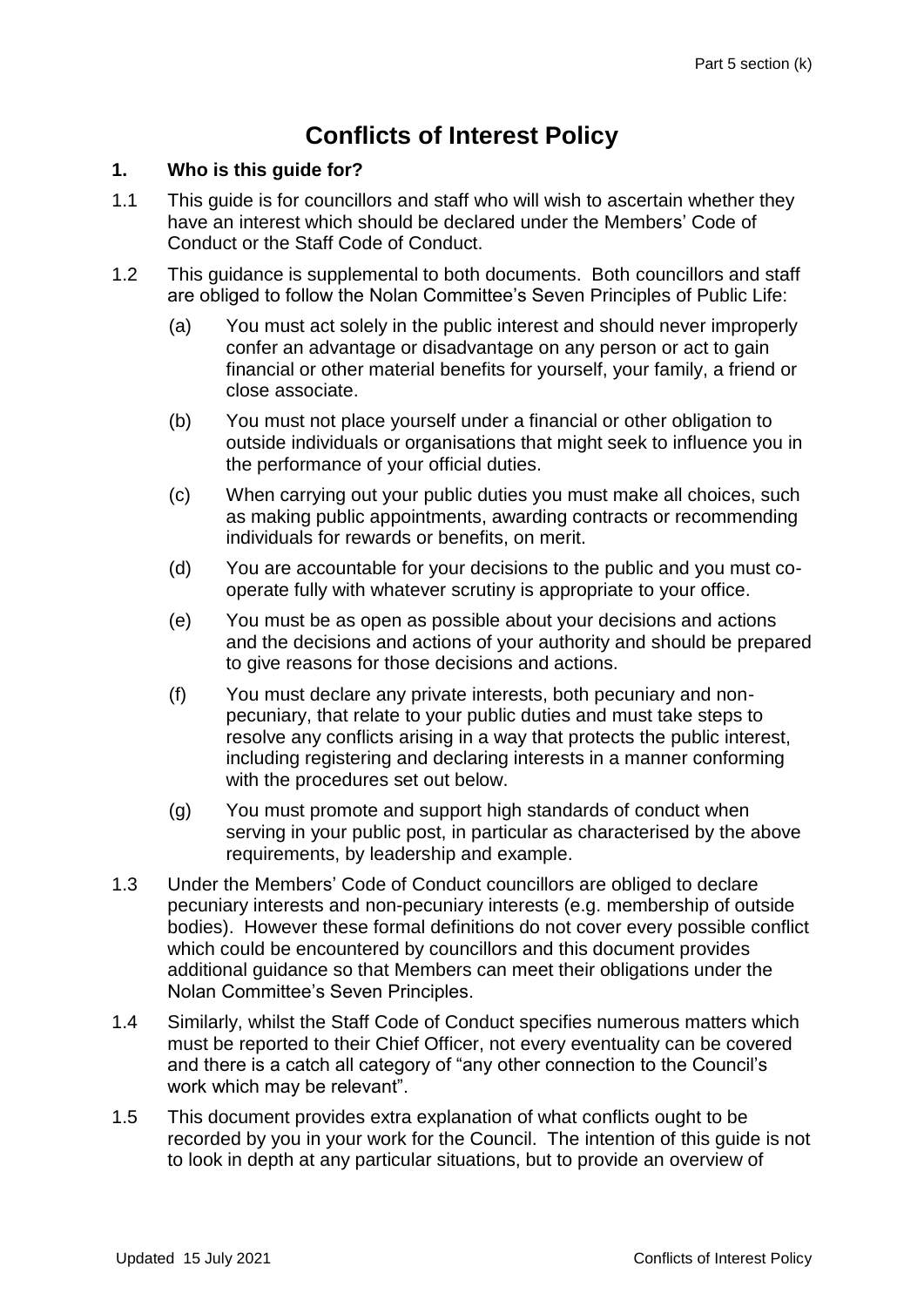conflicts of interest, and how to deal with them, and to signpost sources of further information.

## **2. What is a conflict of interest and what issues does it raise?**

- 2.1 A conflict of interest is any situation in which your personal interests, or interests that you owe to another body or person, may (or may appear to) influence or affect your decision making.
- 2.2 It is inevitable that conflicts of interest occur. The issue is not your integrity, but the management of any situation where there is potential for criticism that your position or your decision has been influenced by conflicting loyalties. Even the appearance of a conflict of interest can damage your reputation and the Council's reputation, so conflicts need to be managed carefully.
- 2.3 It is the potential, rather than the actual benefit from which the conflict of interest arises and which requires attention. In order to ensure selflessness and transparency, a declaration is required where there is a possibility of people outside the Council assuming that you (or a friend or relative) may have some benefit from the Council's business or decision making. This will avoid accusations of impropriety, which could in turn have a damaging effect on the Council's reputation.
- 2.4 Some advantages of working for the Council are enjoyed by more than one person. Where this arises then it is not usually the case that a declaration has to be made. An example of this would be the allowances and expenses which councillors are entitled to claim. These decisions are always made in the open at public meetings and although it is correct that councillors will receive a personal benefit there is no real risk to accountability or transparent decision making if an interest is not declared in that situation. This is because the subject matter of the decision makes it clear that councillors will benefit. Similarly pay rises for staff will be recommended by staff and decisions made by councillors – it is clear what is going on and no declarations are required.
- 2.5 You should be more careful where decisions arise and it is not clear what is going on. For example, a planning application is made by someone you know. If you are a planning officer then you should declare to your manager that this is the case. Then the manager can make an informed decision if you should continue to work on the case. If you are a councillor on the planning committee and the application is referred to the committee then the public will know that the relationship exists only if you declare it. In these cases, a timely declaration of an interest will assure members of the public that there is nothing untoward to be worried about and that you are acting beyond reproach.
- 2.6 Similarly if you take advantage of benefits that are available to all, or that are of inconsequential or little measurable value, they will not normally need to be declared, e.g. you hire a village hall. This would not need to be declared, as the facilities are available to all members of the local community, which includes councillors and staff alike.
- 2.7 Issues may also arise where you have a conflict of interest or loyalties on a particular issue, but there is no potential for profit or advantage by any person. This may still be useful to declare so that it is clear that a decision has been made correctly. For instance, you are a member of an outside body and the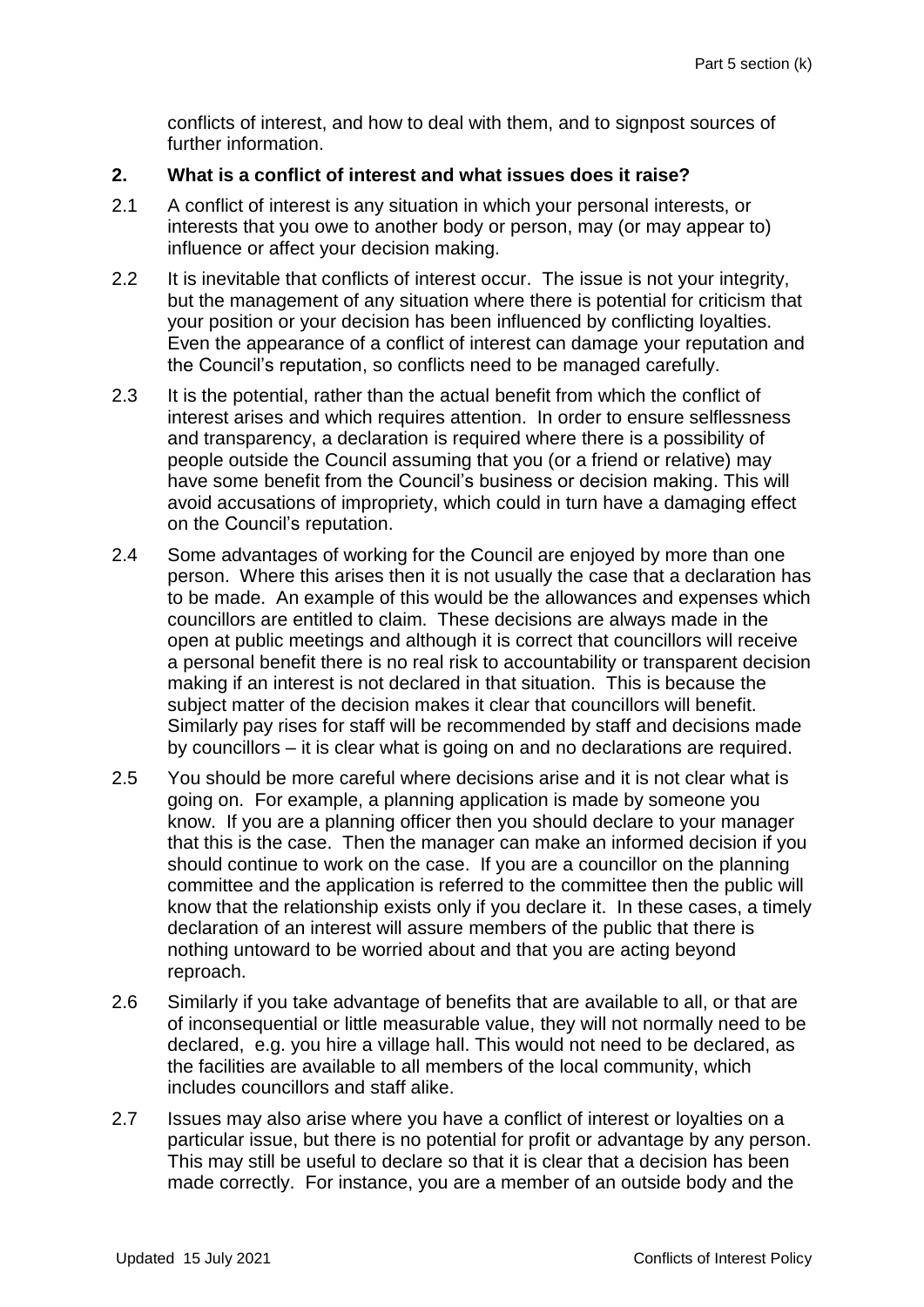affairs of that body are raised at a meeting. It is helpful for all concerned to know about the link to that other body even if nothing in the debate or the decision particularly turns on the declaration.

# **3. How do I identify a conflict of interest?**

- 3.1 Conflicts of interest may come in a number of different forms:
	- direct financial gain or benefit
	- the award of a contract to another organisation in which you (or a friend or relative) has an interest and from which you (or they) will receive a financial benefit
	- indirect financial gain, such as employment by the Council of your spouse or partner
	- non-financial gain, such as when the Council's decisions or policies affect another organisation of which you are a member.
- 3.2 The Council expects you to be able to identify possible conflicts of interest when they arise and to ensure, that you take advice and to make the appropriate declarations. If you are a member of staff then you can speak to your line manager, Human Resources or the Group Head of Corporate Governance. If you are a councillor you can speak to the Group Head of Corporate Governance, the Chief Executive or another Chief Officer.

## **4. How can conflicts of interest be managed effectively?**

- 4.1 You need to be alert to possible conflicts of interest which you might have and how you can minimise their effects. A key aspect of minimising the effects of conflicts of interest is to be open and transparent about such situations when they arise. The Council therefore recommends that you declare any actual or potential conflicts of interest of which you are aware, as soon as they arise.
- 4.2 Where an interest is declared by staff members they can discuss actions to be taken as a consequence with their line manager. It is advisable that a note is made of these arrangements in case of any future queries.
- 4.3 Where an interest is declared by a councillor then that interest will be noted by the Committee Manager attending the meeting. At present Standing Orders of the Council only require the councillor to absent himself or herself when a "Disclosable Pecuniary Interest" arises. Where any other conflict of interest arises, it is for the councillor to declare that interest. It will usually be the case that the councillor will stay in the room, speak and vote on such matters. However, if the councillor feels that this would lead to criticism in the circumstances then they are entitled to say that they wish to absent themselves from the room whilst the debate and vote proceeds without them.
- 4.4 The Council has established a register of interests one for staff and one for councillors. In recording interests openly, any actual or potential conflicts of interest can be identified more easily. The relevant register of interests should be regularly updated.
- 4.5 It is good practice at the beginning of a meeting to declare any interest which you have in an item to be discussed, and certainly before any discussion of the item itself. Sometimes this is not possible because an issue arises in the